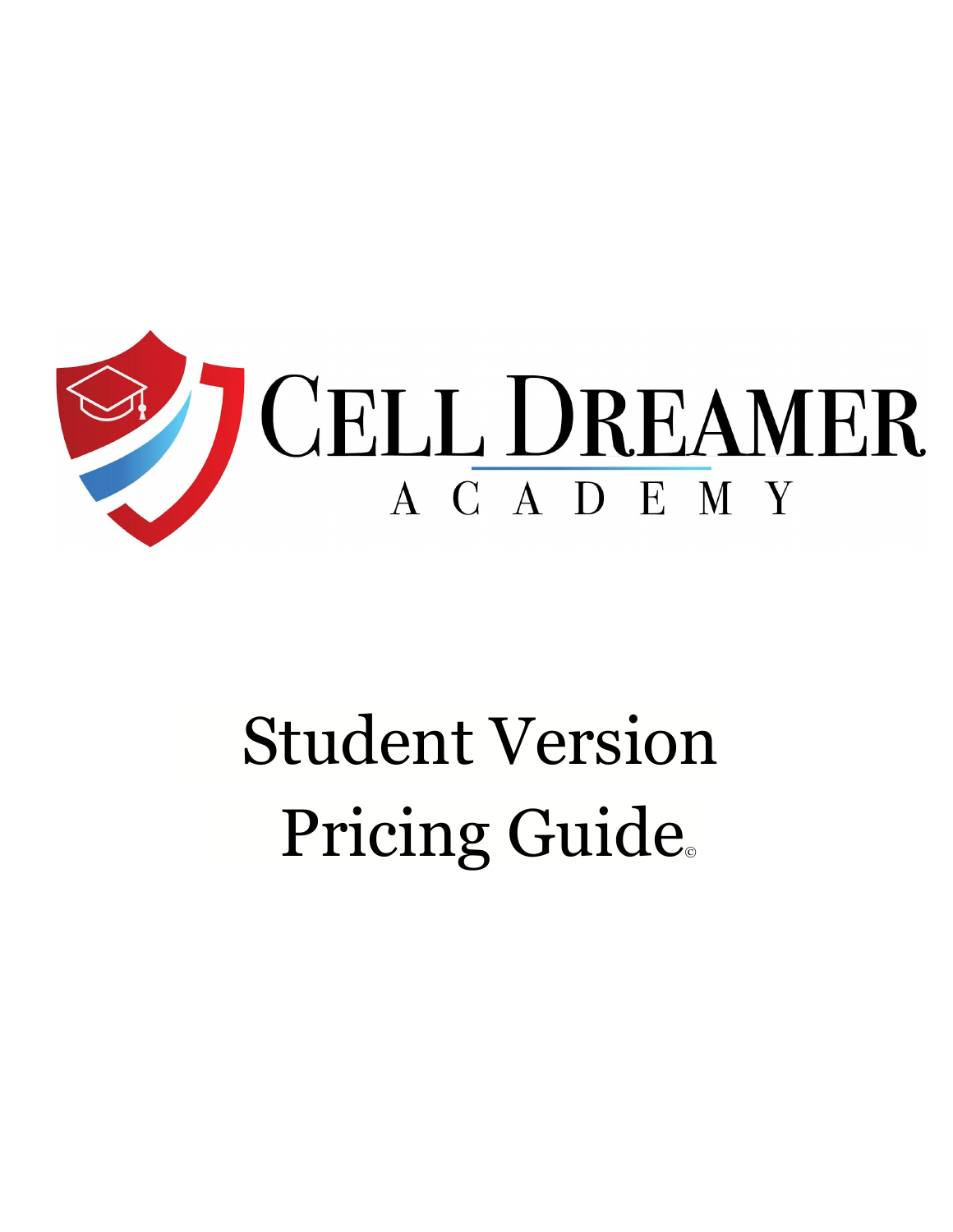

### **Letter From Michy E. Morillo**

We are excited to announce the Cell Dreamer Academy student cohorts. Focusing on eight specific areas that will make a lasting difference in their growth and life skills, Cell Dreamer Academy student cohorts are meant to lead young people inward as they explore the topics of Self-Reflection, Self-Awareness, Self-Sabotage, Self-Doubt, Self-Esteem, Self-Discipline, Self-Discovery and Self-Motivation.

We understand that every school is unique and have built our offerings with that diversity in mind. Therefore, everything we offer is fully customizable, allowing you to best meet the needs of your staff and students. The following pricing represents what we see as complete packages and most elements can be expanded or reduced to meet those needs. If you have questions related to customizing Cell Dreamer Academy pricing, please do not hesitate to send an email to info@celldreamer.com. We are determined to support as many students along their journey to the best version of themselves.

Thank you for supporting their dream and our mission!

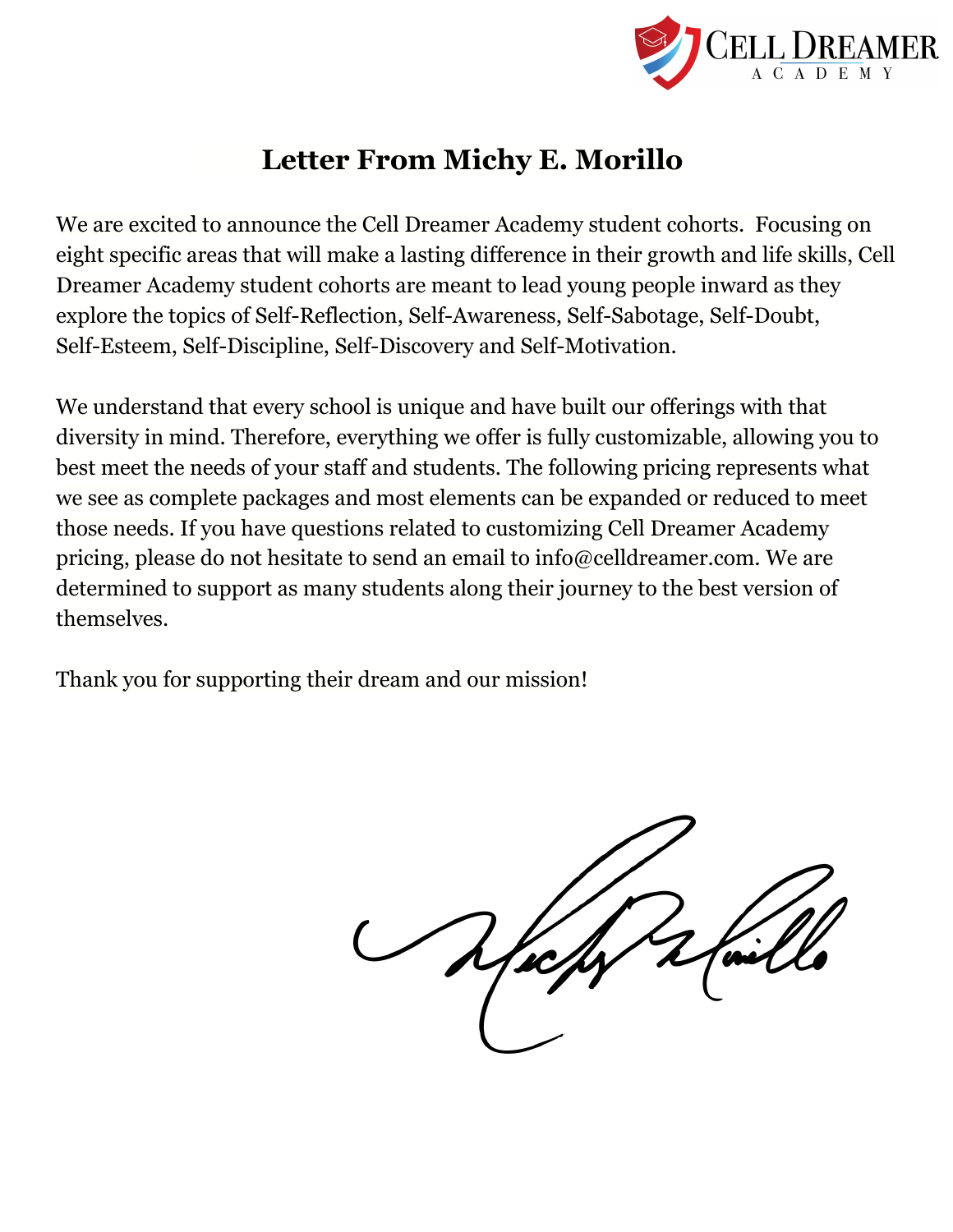

## **Cell Dreamer Academy: Student Cohort Model**

The Cell Dreamer Academy: Student Cohort (CDSC) Model was created in response to the need to support groups of students at the individual school level.

Grounded in the core competencies of social emotional learning (SEL) and using a project-based learning (PBL) framework, the *Freedom Starts Here Course*, our trauma-informed high school curriculum, takes a personalized approach to exploring topics that impact everyone's growth and development. Using this CDSC Model, student cohorts collectively, yet personally, explore self-reflection, self-awareness, self-sabotage, self-doubt, self-esteem, self-discipline, self-discovery, and self-motivation using Michy E. Morillo's book, *Cell Dreamer: Freedom Starts Here, Student Version,* as a guide. The course culminates with students embracing self-actualization as they create and display their dream boards with the larger community through a *Dreamers Gallery* exhibition of learning and privately with their self-selected dream team through *Dreamer's Circles*.

#### **Basic Plan (Independent Learning Pathway)** Starting at **\$1050**

Everything you will need to sponsor your students in an *independent, self-directed learning pathway*.

| <b>Cohort Size</b> | <b>What's Included?</b>                                                               | <b>Price</b> |
|--------------------|---------------------------------------------------------------------------------------|--------------|
| 25 Students        | • 25 Cell Dreamer, Student Version books<br>• 25 Freedom Starts Here student T-shirts | \$1050       |
| 50 Students        | 50 Cell Dreamer, Student Version books<br>50 Freedom Starts Here student T-shirts     | \$2050       |

#### **Extended Plan (Freedom Starts Here Course)** Starting at **\$1975**

Everything you will need to support your students in a classroom setting using the *Freedom Starts Here Course*.

| <b>Cohort Size</b> | <b>What's Included?</b>                                                                                                                                                                                         | <b>Price</b> |
|--------------------|-----------------------------------------------------------------------------------------------------------------------------------------------------------------------------------------------------------------|--------------|
| 25 Students        | • 27 Cell Dreamer, SV books (25 student, 2 teacher)<br>25 Freedom Starts Here T-shirts<br>• 2 Freedom Starts Here Teacher Guides & Notebook<br>• 2, 45-minute Implementation Support Sessions                   | \$1975       |
| 50 Students        | 54 Cell Dreamer, SV books (50 student, 4 teacher)<br>54 Freedom Starts Here T-shirts (50 student, 4 teacher)<br>4 Freedom Starts Here Teacher Guides & Notebook<br>4, 45-minute Implementation Support Sessions | \$3225       |

CDSV Pricing 2 of 3